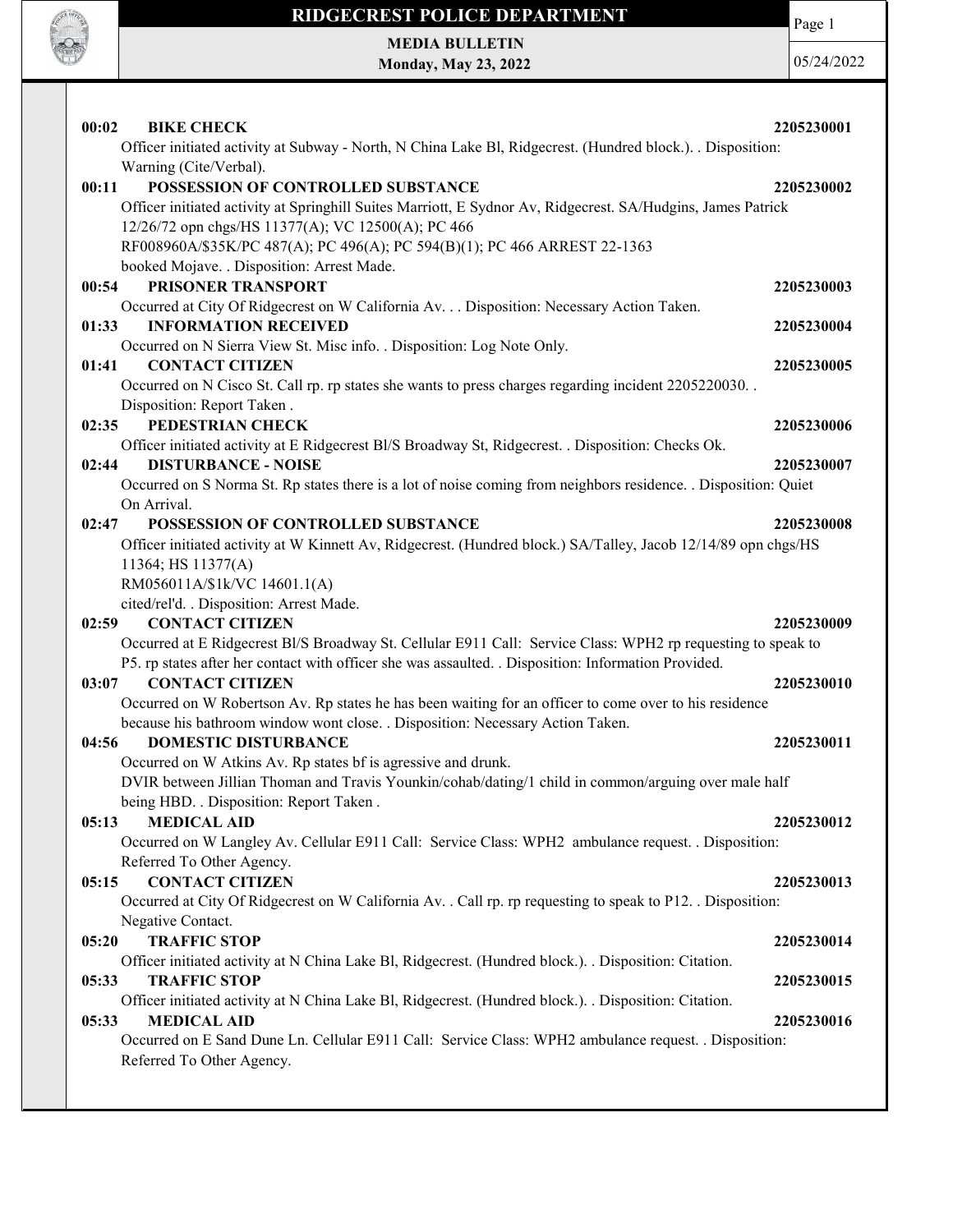

MEDIA BULLETIN Monday, May 23, 2022

**CALL OF OFFICER** 

| 05:40<br><b>TRAFFIC STOP</b>                                                                                                                              | 2205230017 |
|-----------------------------------------------------------------------------------------------------------------------------------------------------------|------------|
| Officer initiated activity at N China Lake Bl, Ridgecrest. (Hundred block.). Disposition: Citation.                                                       |            |
| 06:35<br><b>PETTY THEFT</b>                                                                                                                               | 2205230018 |
| Occurred on N Norma St. RP stated items taken from his vehicle. . Disposition: Information Received.                                                      |            |
| <b>PARKING VIOLATION</b><br>06:38                                                                                                                         | 2205230019 |
| Occurred on W Denise Av. RP reported the camper is blocking her view when trying to leave home<br>Disposition: Information Received.                      |            |
| 06:41<br><b>INFORMATION</b>                                                                                                                               | 2205230020 |
| Occurred at City Of Ridgecrest on W California Av. Disposition: Log Note Only.                                                                            |            |
| <b>INFORMATION RECEIVED</b><br>07:11                                                                                                                      | 2205230021 |
| Occurred on W Moyer Av. Miscellaneous info. . Disposition: Log Note Only.                                                                                 |            |
| 07:18<br><b>TRAFFIC DETAIL</b>                                                                                                                            | 2205230022 |
| Officer initiated activity at James Monroe Middle School, W Church Av, Ridgecrest. . Disposition: Checks Ok.                                              |            |
| 07:29<br><b>TRAFFIC DETAIL</b>                                                                                                                            | 2205230023 |
| Officer initiated activity at Burroughs High School, E French Av, Ridgecrest. . Disposition: Checks Ok.                                                   |            |
| <b>TRAFFIC DETAIL</b><br>07:54                                                                                                                            | 2205230024 |
| Officer initiated activity at Pierce Elementary School, N Gold Canyon Dr, Ridgecrest. . Disposition: Necessary                                            |            |
| Action Taken.<br><b>INFORMATION RECEIVED</b>                                                                                                              |            |
| 07:59<br>Occurred on W Robertson Av. Info rec. . Disposition: Log Note Only.                                                                              | 2205230025 |
| <b>INFORMATION RECEIVED</b><br>08:00                                                                                                                      | 2205230026 |
| Occurred on W Robertson Av. Info rec. . Disposition: Log Note Only.                                                                                       |            |
| 08:04<br><b>TRAFFIC STOP</b>                                                                                                                              | 2205230027 |
| Officer initiated activity at N Gold Canyon Dr, Ridgecrest. . Disposition: Citation.                                                                      |            |
| <b>LAND TRESPASS</b><br>08:16                                                                                                                             | 2205230028 |
| Occurred at Sands Mobile Home Park on W Ridgecrest Bl. . Rp states there are 3 trailers that have moved onto                                              |            |
| the property and are not allowed to be there /rp would like them trespassed and would also like a callback with                                           |            |
| dispo. . Disposition: Information Provided.                                                                                                               |            |
| <b>VEHICLE RELEASE</b><br>08:38                                                                                                                           | 2205230029 |
| Occurred at City Of Ridgecrest on W California Av. Disposition: Necessary Action Taken.                                                                   |            |
| <b>DOMESTIC DISTURBANCE</b><br>08:40                                                                                                                      | 2205230030 |
| Occurred on W Coronado Av. Cellular E911 Call: BF / GF arguing with each other.                                                                           |            |
| DVIR: HOYEM, JAMES / BALLINGER, ERIN; ex B/F G/F/former cohab/no kids in common/arguing over<br>property. . Disposition: Domestic Violence Documentation. |            |
| 09:13<br><b>BURGLARY ALARM</b>                                                                                                                            | 2205230031 |
| Occurred on N Norma St. . Disposition: False Alarm.                                                                                                       |            |
| <b>INFORMATION RECEIVED</b><br>09:20                                                                                                                      | 2205230032 |
| Occurred on W Robertson Av. Cellular E911 Call: RP stated he is being robbed. . Disposition: Log Note Only.                                               |            |
| <b>SUSPICIOUS PERSON</b><br>09:27                                                                                                                         | 2205230033 |
| Occurred on S Ranger St. Older WMA/brown shirt, jeans, white hair and beard/rp states his camera alerted to                                               |            |
| the subject walking around his property trying to get into one of his gates. . Disposition: Gone Prior to Arrival.                                        |            |
| <b>CPS REFERRAL</b><br>09:30                                                                                                                              | 2205230034 |
| Occurred at City Of Ridgecrest on W California Av. . 1675-2607-9397-8143466. . Disposition: Report Taken.                                                 |            |
| <b>MEDICAL AID</b><br>09:32                                                                                                                               | 2205230035 |
| Occurred on S. K St. Cellular E911 Call: EMS Request. . Disposition: Referred To Other Agency.                                                            |            |
| <b>LAND TRESPASS</b><br>09:33                                                                                                                             | 2205230036 |
| Occurred on W Ward Av. RP STATES THAT THIS SPACE IS RED TAGGED AND NO ONE SHOULD BE IN IT.<br>. Disposition: Checks Ok.                                   |            |
|                                                                                                                                                           |            |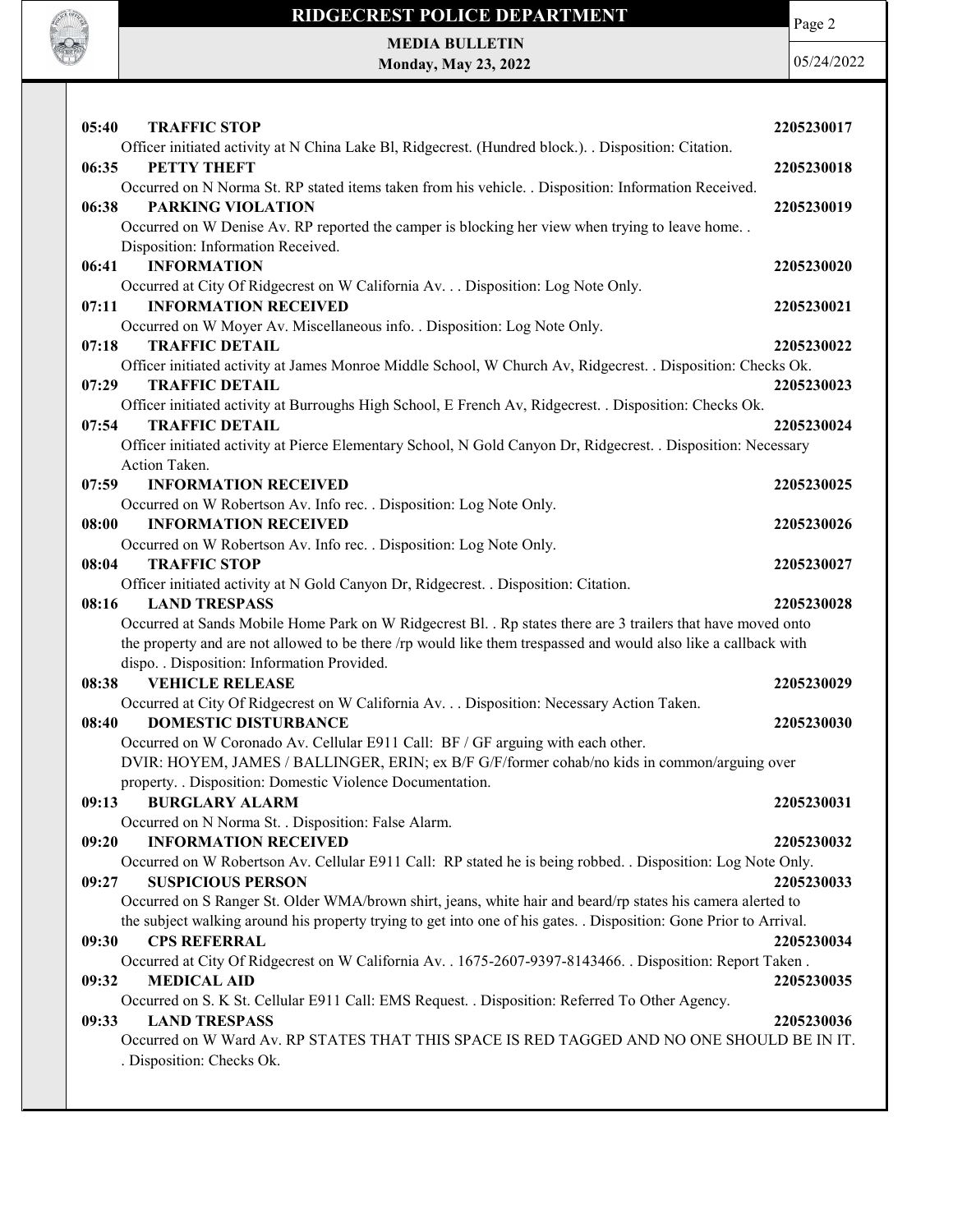

MEDIA BULLETIN Monday, May 23, 2022 Page 3

| 09:57<br><b>FOLLOW UP</b>                                                                                                                       | 2205230037 |
|-------------------------------------------------------------------------------------------------------------------------------------------------|------------|
| Officer initiated activity at E Commercial Av, Ridgecrest. . Disposition: Negative Contact.                                                     |            |
| 10:06<br><b>RMC VIOLATION</b>                                                                                                                   | 2205230038 |
| Occurred on N Arroyo St. (Hundred block.) BMA/6ft/orange shirt, grey pants/rp states the subject is                                             |            |
| rummaging through recycle bins in the area. . Disposition: Gone Prior to Arrival.                                                               |            |
| <b>CONTACT CITIZEN</b><br>10:19                                                                                                                 | 2205230039 |
| Occurred on W Robertson Av. RP had questions about getting his vehicle. . Disposition: Information                                              |            |
| Provided.                                                                                                                                       |            |
| 10:20<br><b>CONTACT CITIZEN</b>                                                                                                                 | 2205230040 |
| Officer initiated activity at Murray Middle School, E Drummond Av, Ridgecrest. . Disposition: Information                                       |            |
| Received.                                                                                                                                       |            |
| <b>CONTACT CITIZEN</b><br>10:28                                                                                                                 | 2205230041 |
| Occurred at City Of Ridgecrest on W California Av. . RP requesting vehicle release. . Disposition: Information                                  |            |
| Provided.                                                                                                                                       |            |
| 10:34<br><b>CPS REFERRAL</b>                                                                                                                    | 2205230042 |
| Occurred at City Of Ridgecrest on W California Av. . 0042-0207-1769-0142744. . Disposition: Follow Up                                           |            |
| Completed.<br>11:09<br><b>SUSPICIOUS CIRCUMSTANCES</b>                                                                                          | 2205230043 |
| Occurred at Albertson's #6376 on N Norma St. . Cellular E911 Call: Female touching herself.                                                     |            |
| Service Class: WPH2. . Disposition: Gone On Arrival.                                                                                            |            |
| <b>LAND TRESPASS</b><br>11:29                                                                                                                   | 2205230044 |
| Occurred at Jim Charlon Ford on S China Lake Bl. . Rp states is sitting in the showroom/rp states the subject is                                |            |
| trespassed from the business and wants him gone. . Disposition: Information Provided.                                                           |            |
| <b>BURGLARY ALARM</b><br>11:36                                                                                                                  | 2205230045 |
| Occurred on S Farragut St. . Disposition: Checks Ok.                                                                                            |            |
| 11:53<br><b>RESIDENTIAL CHECK</b>                                                                                                               | 2205230046 |
| Occurred at Santiago Ridgecrest Estates on W Ward Av. . Rp states the subject we were investigating is at the                                   |            |
| residence now. . Disposition: Necessary Action Taken.                                                                                           |            |
| <b>RUNAWAY/OUT OF CONTROL JUVENILE</b><br>11:54                                                                                                 | 2205230047 |
| Officer initiated activity at Burroughs High School, E French Av, Ridgecrest. . Disposition: Necessary Action                                   |            |
| Taken.                                                                                                                                          |            |
| 11:57<br><b>WELFARE CHECK</b>                                                                                                                   | 2205230048 |
| Occurred at Econo Lodge on W Inyokern Rd. . Anon rp requesting welck on 2 subjects/unknown room                                                 |            |
| number. . Disposition: Checks Ok.                                                                                                               |            |
| <b>CONTACT CITIZEN</b><br>11:58                                                                                                                 | 2205230049 |
| Occurred at City Of Ridgecrest on W California Av. . Rp in the lobby-requesting to speak with S3                                                |            |
| Disposition: Necessary Action Taken.                                                                                                            |            |
| <b>BE ON THE LOOKOUT</b><br>12:00                                                                                                               | 2205230050 |
| Occurred at City Of Ridgecrest on W California Av. Disposition: Necessary Action Taken.                                                         |            |
| 12:10<br><b>BURGLARY IN PROGRESS</b><br>Occurred on W Upjohn Av. Someone breaking in to house being used for storage. . Disposition: Checks Ok. | 2205230051 |
| <b>LOST PROPERTY</b><br>12:11                                                                                                                   | 2205230052 |
| Occurred at City Of Ridgecrest on W California Av. . RP STATES SHE LOST HER WALLET/RED. . Disposition:                                          |            |
| Log Note Only.                                                                                                                                  |            |
| PRIVATE PROPERTY TC<br>12:13                                                                                                                    | 2205230053 |
| Occurred at Alvord Street Mini Mart on N Alvord St. . RP states he hit a pickup truck and the other party is                                    |            |
| very upset. Vehicles are Gray CRV 2009 vs Gray Pickup. . Disposition: Log Note Only.                                                            |            |
|                                                                                                                                                 |            |
|                                                                                                                                                 |            |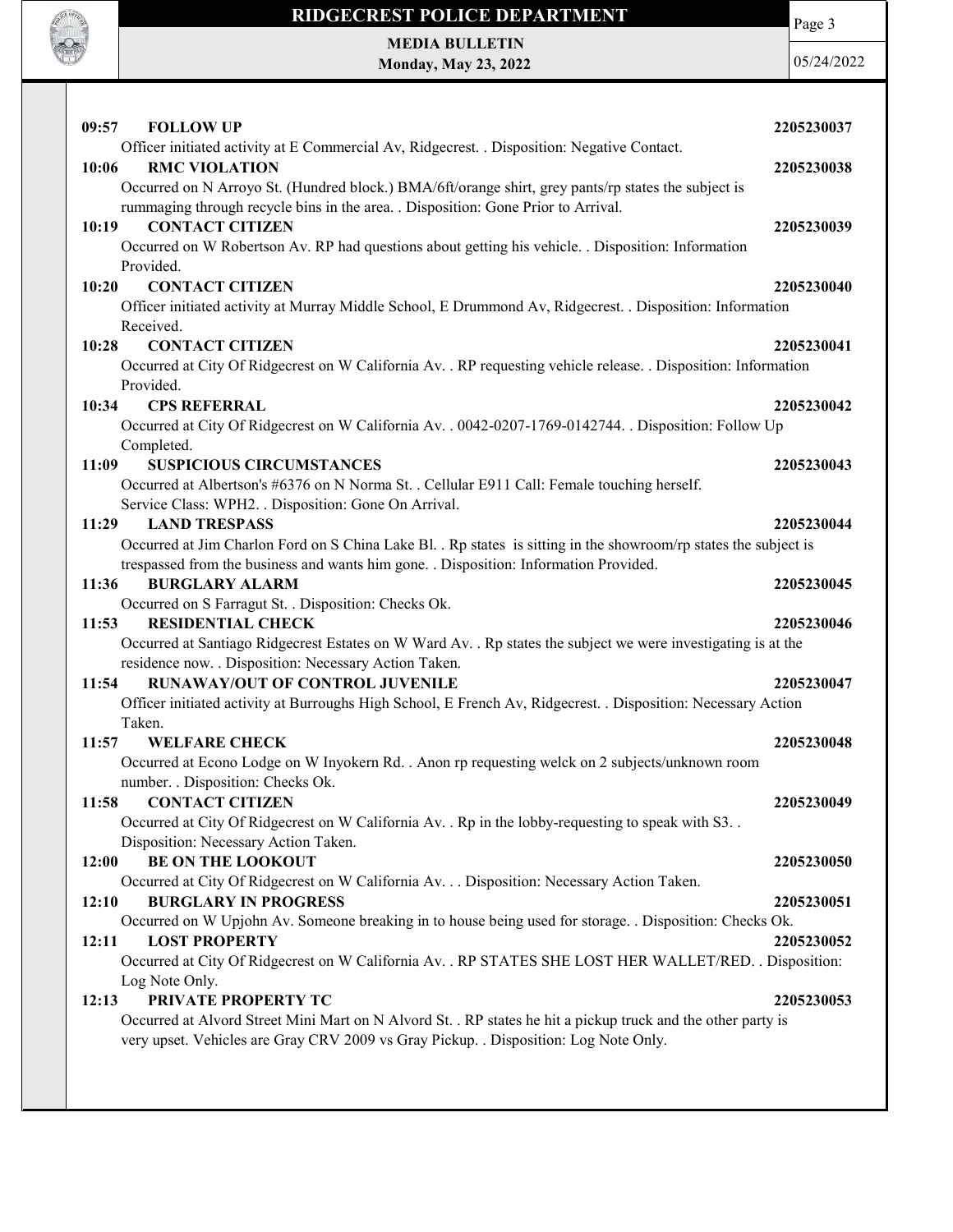

Page 4

MEDIA BULLETIN Monday, May 23, 2022

| <b>RECKLESS VEHICLE</b><br>12:17                                                                                                   | 2205230054 |
|------------------------------------------------------------------------------------------------------------------------------------|------------|
| Occurred on S China Lake Bl. (Hundred block.) Cellular E911 Call: DRK blue chevy black storage shell. nb 80                        |            |
| mph. . Disposition: Gone On Arrival.                                                                                               |            |
| <b>MISC COUNTER CALL</b><br>12:19                                                                                                  | 2205230055 |
| Occurred at City Of Ridgecrest on W California Av. Disposition: Duplicate Call Entered.                                            |            |
| 12:44<br>PEDESTRIAN CHECK                                                                                                          | 2205230056 |
| Officer initiated activity at Tennis Courts, E French Av, Ridgecrest. . Disposition: Checks Ok.                                    |            |
| <b>CONTACT CITIZEN</b><br>12:45                                                                                                    | 2205230057 |
| Occurred at City Of Ridgecrest on W California Av. . RP IN LOBBY. . Disposition: Information Received.<br><b>ACO CALL</b><br>12:46 | 2205230058 |
| Occurred on S Sunset St. RP states residence has over 30 animals, pigs/ferrets/cats/dogs become a nuisance                         |            |
| Disposition: Necessary Action Taken.                                                                                               |            |
| PROPERTY DAMAGE ONLY TC<br>13:05                                                                                                   | 2205230059 |
| Occurred at Marshall's #1238 on N China Lake Bl. . Cellular E911 Call: no injuries in parking lot. toy cam toy                     |            |
| car. . Disposition: Log Note Only.                                                                                                 |            |
| 13:13<br><b>LAND TRESPASS</b>                                                                                                      | 2205230061 |
| Occurred on W Ward Av. RP reporting someone trying to get into location. . Disposition: Checks Ok.                                 |            |
| 13:16<br><b>CPS REFERRAL</b>                                                                                                       | 2205230062 |
| Occurred at City Of Ridgecrest on W California Av. Disposition: Report Taken .                                                     |            |
| 13:22<br><b>BURGLARY ALARM</b>                                                                                                     | 2205230063 |
| Occurred on W Reeves Av. Motion alarm activation. . Disposition: False Alarm.                                                      |            |
| 13:32<br><b>TRAFFIC STOP</b>                                                                                                       | 2205230064 |
| Officer initiated activity at W Reeves Av, Ridgecrest. (Hundred block.). . Disposition: Warning (Cite/Verbal).                     |            |
| <b>CONTACT CITIZEN</b><br>13:38                                                                                                    | 2205230065 |
| Officer initiated activity at Burroughs High School, E French Av, Ridgecrest. . Disposition: Necessary Action                      |            |
| Taken.                                                                                                                             |            |
| <b>WELFARE CHECK</b><br>13:45                                                                                                      | 2205230066 |
| Occurred on S Porter St. Rp requesting welck on /call rp back with dispo. . Disposition: Checks Ok.                                |            |
| <b>CPS REFERRAL</b><br>14:02                                                                                                       | 2205230067 |
| Officer initiated activity at S Lakeview Ct, Ridgecrest. . Disposition: Follow Up Completed.                                       |            |
|                                                                                                                                    |            |
| <b>ASSIST OTHER DEPARTMENT</b><br>14:09                                                                                            | 2205230068 |
| Occurred at City Of Ridgecrest on W California Av. . Questions about a California parolee located in RP's                          |            |
| jurisdiction. . Disposition: Assisted.                                                                                             |            |
| 14:10<br><b>WELFARE CHECK</b>                                                                                                      | 2205230069 |
| Occurred on N Gold Canyon Dr. Cellular E911 Call: Service Class: W911 Welfare ck req'd on ex gf                                    |            |
| Disposition: Checks Ok.                                                                                                            |            |
| <b>SHOPLIFTING</b><br>14:14                                                                                                        | 2205230070 |
| Occurred at Albertson's #6376 on N Norma St. . Male and female subject ran out of the store with a 12 pack of                      |            |
| budlight, they are currently sitting in front of drinking the merchandise/male wearing a tan shirt and has dark                    |            |
| hair, no desc for female. . Disposition: Log Note Only.                                                                            |            |
| <b>TRAFFIC STOP</b><br>14:22                                                                                                       | 2205230071 |
| Officer initiated activity at N China Lake Bl, Ridgecrest. (Hundred block.). Disposition: Citation.                                |            |
| 14:31<br><b>CONTACT CITIZEN</b>                                                                                                    | 2205230072 |
| Occurred at City Of Ridgecrest on W California Av. . Rp in the lobby-would like to speak to an officer about an                    |            |
| incident from saturday. . Disposition: Information Provided.<br><b>VANDALISM REPORT</b><br>14:47                                   | 2205230073 |
| Occurred on W Reeves Av. RP stating that someone cut the cables to her vehicles battery and would like to                          |            |
| file a report. . Disposition: Negative Contact.                                                                                    |            |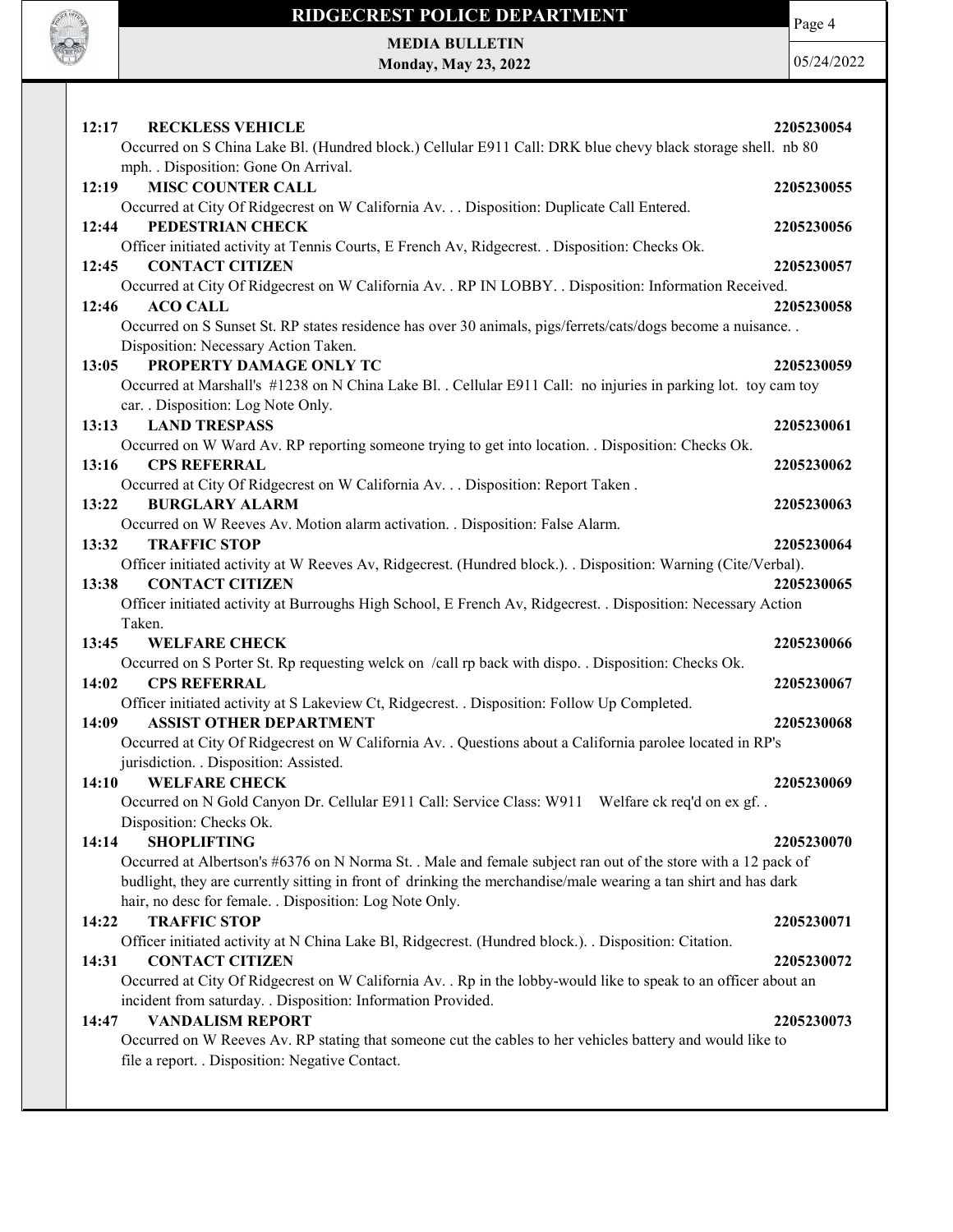

Page 5

MEDIA BULLETIN Monday, May 23, 2022

| <b>FRAUDULENT REPORT</b><br>14:47<br>Occurred at City Of Ridgecrest on W California Av. . In lobby. RP reports phone call from ?FBI? - probable | 2205230074 |
|-------------------------------------------------------------------------------------------------------------------------------------------------|------------|
| fraud. . Disposition: Information Provided.                                                                                                     |            |
| <b>TRAFFIC STOP</b><br>14:53                                                                                                                    | 2205230075 |
| Officer initiated activity at Burroughs High School, E French Av, Ridgecrest. . Disposition: Warning                                            |            |
| (Cite/Verbal).                                                                                                                                  |            |
| <b>CONTACT CITIZEN</b><br>14:55                                                                                                                 | 2205230076 |
| Occurred on W Haloid Av. Call RP. . Disposition: Information Received.                                                                          |            |
| 911 WIRELESS CALL<br>15:02                                                                                                                      | 2205230077 |
| Occurred at Travel Suites Hotel on S China Lake Bl. . Cellular E911 Call: Service Class: WPH2 Open line.                                        |            |
| Silence. . Disposition: Necessary Action Taken.                                                                                                 |            |
| <b>MEDICAL AID</b><br>15:04                                                                                                                     | 2205230078 |
| Occurred at Travel Suites Hotel on S China Lake Bl. . Cellular E911 Call: Service Class: WPH2 Med Aid. .                                        |            |
| Disposition: Referred To Other Agency.                                                                                                          |            |
| PRIVATE PROPERTY TOW<br>15:10                                                                                                                   | 2205230079 |
| Occurred on E Ridgecrest Bl. . Disposition: Log Note Only.                                                                                      |            |
| <b>VIOLATION OF COURT ORDER</b><br>15:28                                                                                                        | 2205230080 |
| Occurred on E Commercial Av. RP in the lobby wants to report that her daughters father did not meet her in                                      |            |
| Adelanto to return her daughter for visitation. . Disposition: Information Provided.                                                            |            |
| 15:36<br><b>ACO CALL</b>                                                                                                                        | 2205230081 |
| Occurred on N Kaitlin Ct. Rp states its an ongoing issue with the neighbors dog barking and rp has reported it                                  |            |
| multiple times already. . Disposition: Information Received.<br><b>MEDICAL AID</b><br>15:47                                                     | 2205230082 |
| Occurred at Santiago Ridgecrest Estates on W Ward Av. . Cellular E911 Call: Service Class: WPH2 Ambulance                                       |            |
| request. . Disposition: Referred To Other Agency.                                                                                               |            |
| <b>WELFARE CHECK</b><br>16:13                                                                                                                   |            |
|                                                                                                                                                 |            |
|                                                                                                                                                 | 2205230083 |
| Occurred on N Gold Canyon Dr. RP states 15 ago she received a call from saying. . Disposition: Information                                      |            |
| Provided.                                                                                                                                       |            |
| 17:27<br><b>CONTACT CITIZEN</b>                                                                                                                 | 2205230084 |
| Occurred at City Of Ridgecrest on W California Av. . Rp wants call via 21 regarding custody agreement with                                      |            |
| resident of Ridgecrest. . Disposition: Information Provided.<br><b>VEHICLE CHECK</b><br>17:37                                                   | 2205230085 |
| Officer initiated activity at W Felspar Av, Ridgecrest. . Disposition: Checks Ok.                                                               |            |
| <b>MEDICAL AID</b><br>18:04                                                                                                                     | 2205230087 |
| Occurred on N Meadowview Ln. ambulance request. . Disposition: Referred To Other Agency.                                                        |            |
| <b>INFORMATION RECEIVED</b><br>18:39                                                                                                            | 2205230088 |
| Occurred at City Of Ridgecrest on W California Av. . Misc info. . Disposition: Information Received.                                            |            |
| <b>INFORMATION RECEIVED</b><br>18:42                                                                                                            | 2205230089 |
| Occurred at City Of Ridgecrest on W California Av. . Misc info. . Disposition: Information Received.                                            |            |
| DRIVING UNDER THE INFLUENCE<br>19:01                                                                                                            | 2205230090 |
| Occurred on S Warner St. (Hundred block.) rp states he witnessed a wma/white hair/whit/gray/pushing drk                                         |            |
| purple bike fall. subj told rp that the heat and his diabetes just got to him and continued walking his bike SB on                              |            |
| warner toward Church.                                                                                                                           |            |
| SA/Nelson, John 10/26/50 chg/VC 21200.5 booked CRF. . Disposition: Arrest Made.                                                                 |            |
| <b>DISABLED VEHICLE</b><br>19:12                                                                                                                | 2205230091 |
| Occurred on N China Lake Bl. (Hundred block.) motorhome blocking the roadway. . Disposition: Assisted.                                          |            |
| <b>FOLLOW UP</b><br>19:33<br>Officer initiated activity at S Mayo St, Ridgecrest. . Disposition: Negative Contact.                              | 2205230092 |